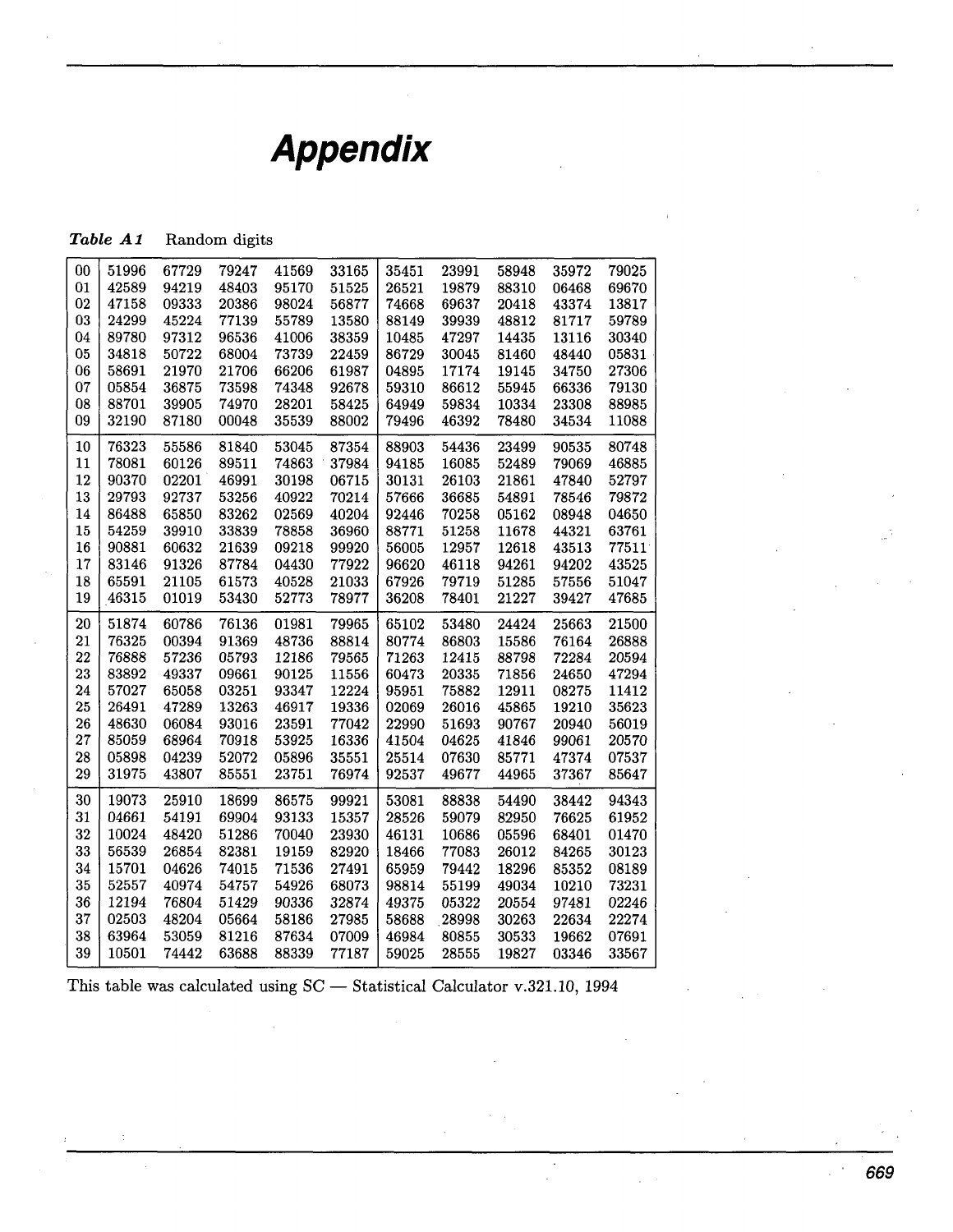| $\boldsymbol{z}$ | 0                                                        | 1      | $\sqrt{2}$       | 3                | 4                | $\overline{5}$ | 6                | $\overline{7}$ | 8      | 9                |
|------------------|----------------------------------------------------------|--------|------------------|------------------|------------------|----------------|------------------|----------------|--------|------------------|
| $_{0.0}$         | 0.5000                                                   | 0.5040 | 0.5080           | 0.5120           | 0.5160           | 0.5199         | 0.5239           | 0.5279         | 0.5319 | 0.5359           |
| 0.1              | 0.5398                                                   | 0.5438 | 0.5478           | 0.5517           | 0.5557           | 0.5596         | 0.5636           | 0.5675         | 0.5714 | 0.5753           |
| $_{0.2}$         | 0.5793                                                   | 0.5832 | 0.5871           | 0.5910           | 0.5948           | 0.5987         | 0.6026           | 0.6064         | 0.6103 | 0.6141           |
| 0.3              | 0.6179                                                   | 0.6217 | 0.6255           | 0.6293           | 0.6331           | 0.6368         | 0.6406           | 0.6443         | 0.6480 | 0.6517           |
| 0.4              | 0.6554                                                   | 0.6591 | 0.6628           | 0.6664           | 0.6700           | 0.6736         | 0.6772           | 0.6808         | 0.6844 | 0.6879           |
| 0.5              | 0.6915                                                   | 0.6950 | 0.6985           | 0.7019           | 0.7054           | 0.7088         | 0.7123           | 0.7157         | 0.7190 | 0.7224           |
| 0.6              | 0.7257                                                   | 0.7291 | 0.7324           | 0.7357           | 0.7389           | 0.7422         | 0.7454           | 0.7486         | 0.7517 | 0.7549           |
| 0.7              | 0.7580                                                   | 0.7611 | 0.7642           | 0.7673           | 0.7704           | 0.7734         | 0.7764           | 0.7794         | 0.7823 | 0.7852           |
| 0.8              | 0.7881                                                   | 0.7910 | 0.7939           | 0.7967           | 0.7995           | 0.8023         | 0.8051           | 0.8078         | 0.8106 | 0.8133           |
| 0.9              | 0.8159                                                   | 0.8186 | 0.8212           | 0.8238           | 0.8264           | 0.8289         | 0.8315           | 0.8340         | 0.8365 | 0.8389           |
| $1.0\,$          | 0.8413                                                   | 0.8438 | 0.8461           | 0.8485           | 0.8508           | 0.8531         | 0.8554           | 0.8577         | 0.8599 | 0.8621           |
| 1.1              | 0.8643                                                   | 0.8665 | 0.8686           | 0.8708           | 0.8729           | 0.8749         | 0.8770           | 0.8790         | 0.8810 | 0.8830           |
| 1.2              | 0.8849                                                   | 0.8869 | 0.8888           | 0.8907           | 0.8925           | 0.8944         | 0.8962           | 0.8980         | 0.8997 | 0.9015           |
| 1.3              | 0.9032<br>0.9192<br>0.9332<br>0.9452<br>0.9554<br>0.9641 | 0.9049 | 0.9066           | 0.9082           | 0.9099           | 0.9115         | 0.9131           | 0.9147         | 0.9162 | 0.9177           |
| 1.4              |                                                          | 0.9207 | 0.9222           | 0.9236           | 0.9251           | 0.9265         | 0.9279           | 0.9292         | 0.9306 | 0.9319<br>0.9441 |
| 1.5              |                                                          | 0.9345 | 0.9357           | 0.9370           | 0.9382           | 0.9394         | 0.9406<br>0.9515 | 0.9418         | 0.9429 |                  |
| $1.6\,$          |                                                          | 0.9463 | 0.9474           | 0.9484           | 0.9495           | 0.9505         |                  | 0.9525         | 0.9535 | 0.9545           |
| 1.7              |                                                          | 0.9564 | 0.9573<br>0.9656 | 0.9582<br>0.9664 | 0.9591           | 0.9599         | 0.9608           | 0.9616         | 0.9625 | 0.9633           |
| $1.8\,$          |                                                          | 0.9649 |                  |                  | 0.9671           | 0.9678         | 0.9686           | 0.9693         | 0.9699 | 0.9706           |
| 1.9              | 0.9713                                                   | 0.9719 | 0.9726           | 0.9732           | 0.9738           | 0.9744         | 0.9750           | 0.9756         | 0.9761 | 0.9767           |
| 2.0              | 0.9772                                                   | 0.9778 | 0.9783           | 0.9788           | 0.9793           | 0.9798         | 0.9803           | 0.9808         | 0.9812 | 0.9817           |
| $2.1\,$          | 0.9821                                                   | 0.9826 | 0.9830           | 0.9834           | 0.9838           | 0.9842         | 0.9846           | 0.9850         | 0.9854 | 0.9857           |
| $2.2\,$          | 0.9861                                                   | 0.9864 | 0.9868           | 0.9871           | 0.9875           | 0.9878         | 0.9881           | 0.9884         | 0.9887 | 0.9890           |
| $2.3\,$          | 0.9893<br>0.9918<br>0.9938                               | 0.9896 | 0.9898           | 0.9901           | 0.9904           | 0.9906         | 0.9909<br>0.9911 | 0.9913         | 0.9916 |                  |
| 2.4              |                                                          | 0.9920 | 0.9922           | 0.9925<br>0.9943 | 0.9927<br>0.9945 | 0.9929         | 0.9931           | 0.9932         | 0.9934 | 0.9936           |
| 2.5              |                                                          | 0.9940 | 0.9941           |                  |                  | 0.9946         | 0.9948           | 0.9949         | 0.9951 | 0.9952           |
| 2.6              | 0.9953                                                   | 0.9955 | 0.9956           | 0.9957           | 0.9959           | 0.9960         | 0.9961           | 0.9962         | 0.9963 | 0.9964           |
| $2.7\,$          | 0.9965                                                   | 0.9966 | 0.9967           | 0.9968           | 0.9969           | 0.9970         | 0.9971           | 0.9972         | 0.9973 | 0.9974           |
| $2.8\,$          | 0.9974                                                   | 0.9975 | 0.9976           | 0.9977           | 0.9977           | 0.9978         | 0.9979           | 0.9979         | 0.9980 | 0.9981           |
| 2.9              | 0.9981                                                   | 0.9982 | 0.9982           | 0.9983           | 0.9984           | 0.9984         | 0.9985           | 0.9985         | 0.9986 | 0.9986           |
| 3.0              | 0.9987                                                   | 0.9987 | 0.9987           | 0.9988           | 0.9988           | 0.9989         | 0.9989           | 0.9989         | 0.9990 | 0.9990           |
| 3.1              | 0.9990                                                   | 0.9991 | 0.9991           | 0.9991           | 0.9992           | 0.9992         | 0.9992           | 0.9992         | 0.9993 | 0.9993           |
| $3.2\,$          | 0.9993                                                   | 0.9993 | 0.9994           | 0.9994           | 0.9994           | 0.9994         | 0.9994           | 0.9995         | 0.9995 | 0.9995           |
| 3.3              | 0.9995                                                   | 0.9995 | 0.9995           | 0.9996           | 0.9996           | 0.9996         | 0.9996           | 0.9996         | 0.9996 | 0.9997           |
| 3.4              | 0.9997                                                   | 0.9997 | 0.9997           | 0.9997           | 0.9997           | 0.9997         | 0.9997           | 0.9997         | 0.9997 | 0.9998           |
| 3.5              | 0.9998                                                   | 0.9998 | 0.9998           | 0.9998           | 0.9998           | 0.9998         | 0.9998           | 0.9998         | 0.9998 | 0.9998           |
| $_{\rm 3.6}$     | 0.9998                                                   | 0.9998 | 0.9999           | 0.9999           | 0.9999           | 0.9999         | 0.9999           | 0.9999         | 0.9999 | 0.9999           |
| $_{3.7}$         | 0.9999                                                   | 0.9999 | 0.9999           | 0.9999           | 0.9999           | 0.9999         | 0.9999           | 0.9999         | 0.9999 | 0.9999           |
| $_{\rm 3.8}$     | 0.9999                                                   | 0.9999 | 0:9999           | 0.9999           | 0.9999           | 0.9999         | 0.9999           | 0.9999         | 0.9999 | 0.9999           |
| $_{3.9}$         | 1.0000                                                   | 1.0000 | 1.0000           | 1.0000           | 1.0000           | 1.0000         | 1.0000           | 1.0000         | 1.0000 | 1.0000           |
| 4.0              | 1.0000                                                   | 1.0000 | 1.0000           | 1.0000           | 1.0000 1.0000    |                | 1.0000           | 1.0000         | 1.0000 | 1.0000           |

This table was calculated using  $SC -$  Statistical Calculator v.321.10, 1994

 $\cdot$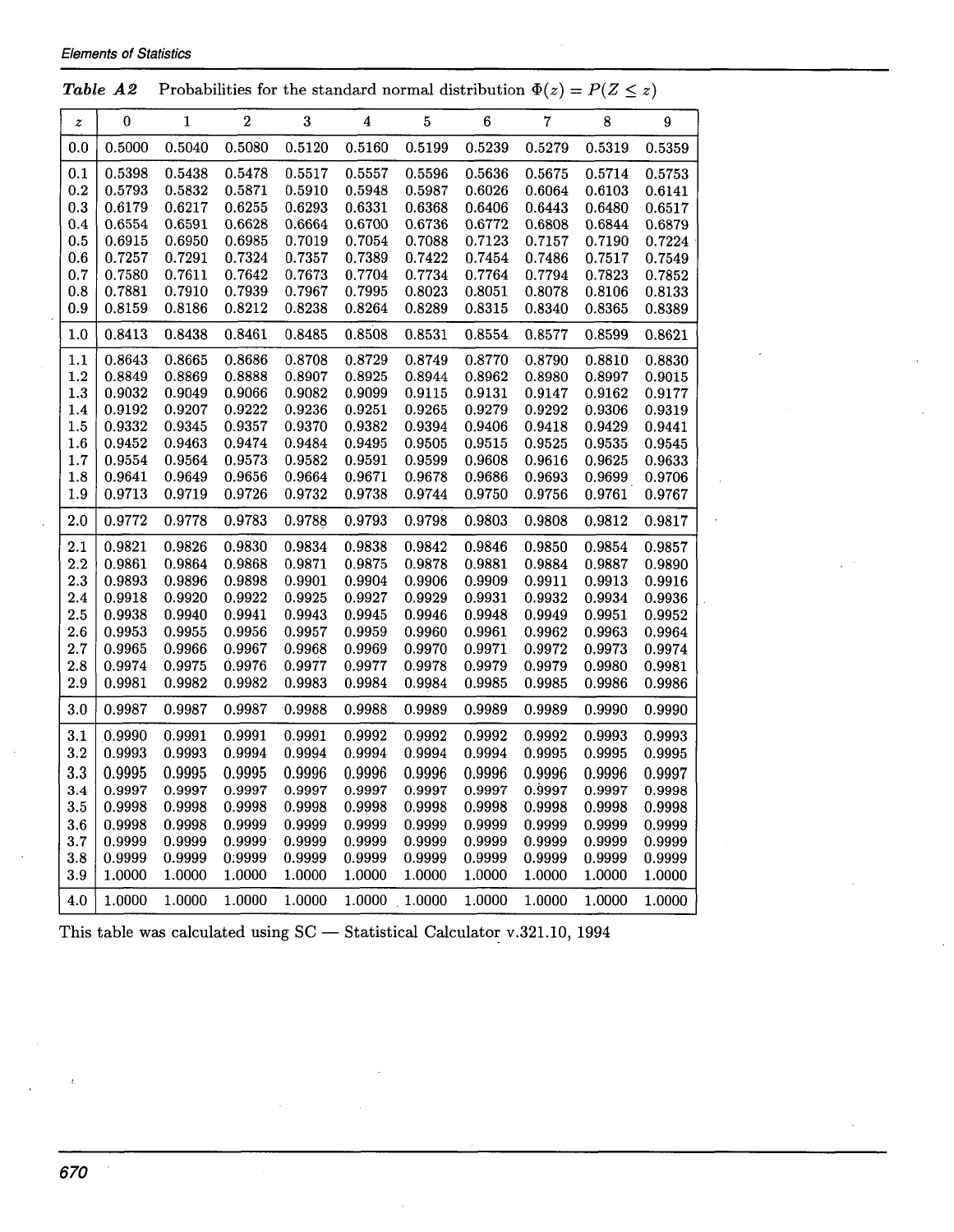**Appendix** 

 $\Delta$ 

*Table A3* Standard normal quantiles

| $\alpha$ | $q_{\alpha}$ | $\alpha$ | $q_{\alpha}$ | $\alpha$ | $q_{\alpha}$ | $\alpha$ | $q_{\alpha}$ |
|----------|--------------|----------|--------------|----------|--------------|----------|--------------|
| 0.50     | 0.0          | 0.67     | 0.4399       | 0.84     | 0.9945       | 0.955    | 1.695        |
| 0.51     | 0.02507      | 0.68     | 0.4677       | 0.85     | 1.036        | 0.960    | 1.751        |
| 0.52     | 0.05015      | 0.69     | 0.4959       | 0.86     | 1.080        | 0.965    | 1.812        |
| 0.53     | 0.07527      | 0.70     | 0.5244       | 0.87     | 1.126        | 0.970    | 1.881        |
| 0.54     | 0.1004       | 0.71     | 0.5534       | 0.88     | 1.175        | 0.975    | 1.960        |
| 0.55     | 0.1257       | 0.72     | 0.5828       | 0.89     | 1.227        | 0.980    | 2.054        |
| 0.56     | 0.1510       | 0.73     | 0.6128       | 0.90     | 1.282        | 0.985    | 2.170        |
| 0.57     | 0.1764       | 0.74     | 0.6433       | 0.905    | 1.311        | 0.990    | 2.326        |
| 0.58     | 0.2019       | 0.75     | 0.6745       | 0.910    | 1.341        | 0.991    | 2.366        |
| 0.59     | 0.2275       | 0.76     | 0.7063       | 0.915    | 1.372        | 0.992    | 2.409        |
| 0.60     | 0.2533       | 0.77     | 0.7388       | 0.920    | 1.405        | 0.993    | 2.457        |
| 0.61     | 0.2793       | 0.78     | 0.7722       | 0.925    | 1.440        | 0.994    | 2.512        |
| 0.62     | 0.3055       | 0.79     | 0.8064       | 0.930    | 1.476        | 0.995    | 2.576        |
| 0.63     | 0.3319       | 0.80     | 0.8416       | 0.935    | 1.514        | 0.996    | 2.652        |
| 0.64     | 0.3585       | 0.81     | 0.8779       | 0.940    | 1.555        | 0.997    | 2.748        |
| $0.65\,$ | 0.3853       | 0.82     | 0.9154       | 0.945    | 1.598        | 0.998    | 2.878        |
| 0.66     | 0.4125       | 0.83     | 0.9542       | 0.950    | 1.645        | 0.999    | 3.090        |

This table was calculated using  $SC -$  Statistical Calculator v.321.10, 1994

 $\frac{1}{2}$ 

 $\ddot{\phantom{a}}$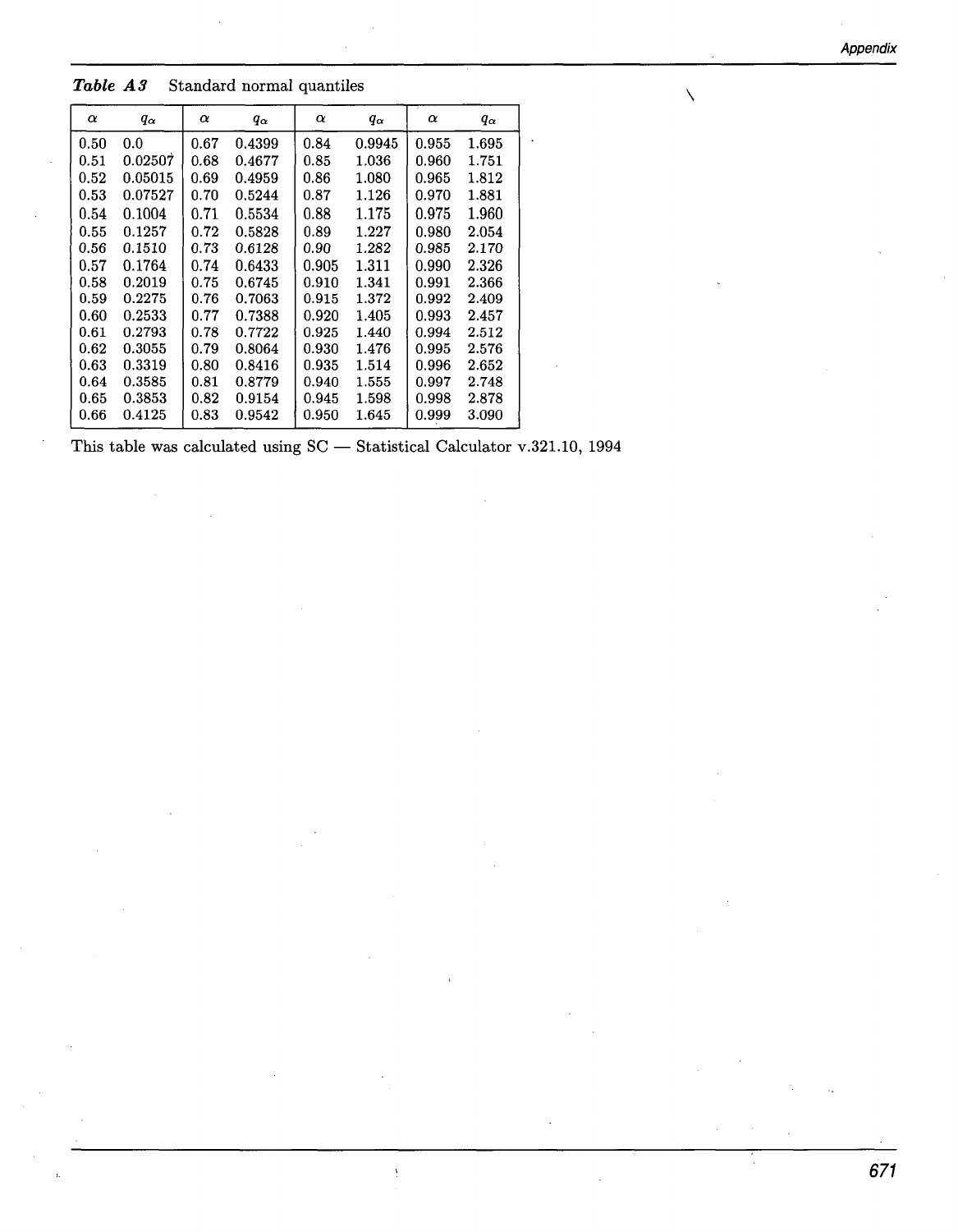**Elements of Statistics** 

| <b>Elements of Statistics</b> |              |            |            |                                                   |          |            |             |                      |             |         |  |
|-------------------------------|--------------|------------|------------|---------------------------------------------------|----------|------------|-------------|----------------------|-------------|---------|--|
|                               | Table A4     |            |            | Standard normal random numbers – $Z \sim N(0, 1)$ |          |            |             |                      |             |         |  |
| 00                            | 0.46         | $-0.64$    | $-1.05$    | $-1.66$                                           | $-0.55$  | $-0.18$    | 0.06        | 0.46                 | $-1.94$     | $-0.16$ |  |
| 01                            | $0.41^\circ$ | 1.08       | $-0.22$    | $-0.40$                                           | $-0.60$  | $-0.45$    | 0.46        | 1.51                 | 0.71        | 1.25    |  |
| 02                            | 1.24         | 0.44       | $-1.71$    | 0.98                                              | $-1.17$  | $-0.33$    | 1.41        | $-0.57$              | 0.53        | 0.57    |  |
| 03                            | $-1.09$      | 0.93       | 1.08       | $-1.61$                                           | $-0.60$  | $-0.02$    | $-1.20$     | 0.14                 | 0.05        | $-0.46$ |  |
| 04                            | 0.34         | $0.50\,$   | $-0.43$    | $-0.61$                                           | $-0.22$  | $-1.67$    | $-1.39$     | $-0.35$              | 0.19        | 2.24    |  |
| 05                            | 0.27         | $-1.11$    | $-0.21$    | $-0.15$                                           | 1.72     | 0.78       | $-0.48$     | 0.48                 | $-1.02$     | $-0.56$ |  |
| 06                            | $-0.19$      | $-0.35$    | 0.50       | $-1.78$                                           | 0.47     | 0.59       | 1.22        | $0.76\,$             | 0.59        | $-0.60$ |  |
| 07                            | $-2.27$      | $\,0.86\,$ | $-0.89$    | $0.26\,$                                          | $-0.66$  | 0.71       | 0.31        | $-0.53$              | $-0.72$     | 0.36    |  |
|                               |              | $-0.10$    |            | $-1.26$                                           | $-1.08$  |            |             |                      |             | $-1.32$ |  |
| 08                            | $-0.20$      |            | $-0.80$    |                                                   |          | 0.60       | $-1.13$     | 0.39                 | 0.63        |         |  |
| 09                            | 0.30         | 0.05       | 0.67       | $-0.95$                                           | 0.41     | 0.09       | $0.06\,$    | 2.34                 | $0.31\,$    | $-0.56$ |  |
| 10                            | $-0.97$      | $-0.08$    | $-0.11$    | 0.17                                              | 0.01     | 1.20       | $-1.75$     | $-0.69$              | 0.36        | 1.17    |  |
| 11                            | $-0.10$      | $-0.66$    | $-0.80$    | $-1.59$                                           | 0.08     | 0.95       | 0.31        | 2.23                 | $-2.35$     | $-0.40$ |  |
| 12                            | $-1.38$      | $-0.05$    | $-0.97$    | $-1.26$                                           | $\,0.36$ | 0.04       | $-0.06$     | 0.70                 | 0.65        | 1.71    |  |
| 13                            | $-3.81$      | $-0.26$    | $-0.68$    | $-0.49$                                           | 0.12     | $-0.08$    | 1.17        | 0.91                 | $\!-0.64\!$ | $-1.66$ |  |
| 14                            | 0.66         | $-2.38$    | $-2.41$    | 2.11                                              | 0.48     | 0.41       | $-1.90$     | 0.18                 | $-0.81$     | 2.83    |  |
| 15                            | $-1.58$      | 0.89       | 1.66       | $-1.34$                                           | 1.11     | $-1.50$    | $-0.66$     | $\boldsymbol{-1.52}$ | $-2.10$     | $-0.90$ |  |
| 16                            | 0.01         | $-1.04$    | $0.30\,$   | $-1.17$                                           | $-0.62$  | $-0.63$    | 1.16        | $-0.28$              | $-1.41$     | $-0.07$ |  |
| 17                            | 0.63         | $-0.30$    | $-0.52$    | 0.45                                              | $0.10\,$ | $-0.86$    | $-0.33$     | 0.97                 | $-0.37$     | 0.35    |  |
| 18                            | $-0.05$      | 0.88       | 0.71       | $-2.44$                                           | 0.38     | 1.49       | $-0.59$     | $0.65\,$             | 0.56        | $-0.76$ |  |
| 19                            | 0.01         | $-0.19$    | 0.91       | 0.25                                              | 0.59     | $-0.77$    | 1.37        | $-0.66$              | 0.96        | $-0.87$ |  |
| 20                            | 0.12         | $-1.69$    | $-1.97$    | 0.44                                              | 0.17     | 0.18       | $-2.13$     | $-1.59$              | 0.53        | $-1.16$ |  |
| 21                            | 0.24         | $-0.52$    | 1.66       | $-0.95$                                           | $-2.34$  | $-1.18$    | 1.58        | $-1.14$              | $-1.53$     | 1.09    |  |
| 22                            | 0.34         | 0.92       | 0.73       | $-0.30$                                           | $-0.77$  | $-1.53$    | 1.32        | 0.68                 | 0.74        | 0.46    |  |
| 23                            | 1.12         | $1.12\,$   | 0.87       | 0.36                                              | $-2.55$  | 1.55       | $-0.52$     | $-1.21$              | 1.13        | 0.71    |  |
| 24                            | 0.88         | 0.57       | 1.02       | $-2.40$                                           | $-0.49$  | 0.55       | $0.55\,$    | $-0.09$              | 1.70        | $-0.41$ |  |
| 25                            | $-0.74$      | $0.87\,$   | 0.69       | 1.35                                              | 1.54     | 0.75       | $0.87\,$    | $-0.96$              | $-1.81$     | 0.79    |  |
| 26                            | $-1.32$      | $-0.28$    | $-0.05$    | $-0.72$                                           | $-0.27$  | 1.55       | 1.86        | 0.77                 | $-0.02$     | 0.03    |  |
| $27\,$                        | $-1.65$      | $-0.55$    | $\rm 0.55$ | $-1.28$                                           | 0.38     | 0.17       | $\!-0.02\!$ | $-0.20$              | $-0.97$     | 0.63    |  |
|                               | $-0.11$      | 0.93       | $\,0.66\,$ | $-0.06$                                           |          | $-0.82$    | $-2.03$     | 2.48                 |             | 1.80    |  |
| 28                            |              |            |            |                                                   | $-0.43$  |            |             |                      | $-1.20$     |         |  |
| 29                            | 0.93         | $0.01\,$   | 1.54       | 2.18                                              | 1.24     | 2.98       | $-2.02$     | $0.54\,$             | 0.65        | $-0.75$ |  |
| 30                            | $-0.19$      | 0.08       | $0.07\,$   | 0.73                                              | $-0.39$  | $-0.52$    | $-0.62$     | $-0.19$              | 0.60        | 1.41    |  |
| 31                            | 0.20         | $-0.26$    | 0.95       | 0.15                                              | 0.51     | 0.98       | $-0.08$     | 1.51                 | 0.24        | $-0.86$ |  |
| 32                            | 1.51         | $-0.41$ .  | 1.15       | $-0.26$                                           | $-0.37$  | $-1.02$    | $0.13\,$    | 0.78                 | 0.76        | 0.02    |  |
| 33                            | $-1.11$      | $-1.10$    | 0.04       | $-0.14$                                           | $-2.72$  | 0.64       | 1.69        | $-1.55$              | $-0.97$     | 0.18    |  |
| 34                            | 0.10         | 0.74       | $-0.25$    | 1.04                                              | 0.20     | $-0.34$    | $-0.04$     | $-1.46$              | 0.63        | 0.29    |  |
| 35                            | $-1.16$      | $-1.37$    | .0.10      | $-0.25$                                           | $-0.23$  | 0.65       | $-0.11$     | 0.07                 | $-0.06$     | 1.3     |  |
| $36\,$                        | 0.01         | $-0.57$    | $-0.08$    | $-0.91$                                           | $0.45\,$ | $\rm 0.26$ | $-0.54$     | $-0.93$              | $0.90\,$    | $-0.18$ |  |
| 37                            | $-0.93$      | $-0.12$    | $-1.28$    | 0.23                                              | $-0.42$  | 0.09       | $\!-1.02$   | $-0.52$              | $-0.95$     | $-0.78$ |  |
| 38                            | 0.20         | 0.02       | $-0.81$    | $-1.38$                                           | 0.14     | $-1.84$    | $-0.67$     | $-1.10$              | $-0.35$     | $-1.93$ |  |
| 39                            | 2.11         | $-1.15$    | 1.22       | 0.68                                              | $-0.93$  | $-0.26$    | $-1.31$     | $-0.70$              |             | $-0.60$ |  |
|                               |              |            |            |                                                   |          |            |             |                      | $-0.74$     |         |  |
| 40                            | $-1.22$      | 1.46       | 0.34       | $-0.42$                                           | $-1.84$  | $-0.82$    | 0.37        | $-0.71$              | $-1.50$     | 0.12    |  |
| 41                            | $-0.29$      | $-1.58$    | $-1.36$    | 1.02                                              | $-0.24$  | $-0.58$    | $-0.85$     | 1.19                 | 0.16        | 1.37    |  |
| 42                            | 0.19         | $-0.37$    | 1.61       | 0.62                                              | 0.53     | $-1.11$    | 0.45        | $-0.04$              | 0.19        | 0.14    |  |
| 43                            | 1.36         | 1.33       | 1.04       | $\!-0.95\!$                                       | 1.00     | 0.18       | $-0.16$     | 0.67                 | 0.30        | 0.06    |  |
| 44                            | 0.13         | $-0.86$    | 1.08       | $-0.96$                                           | 0.41     | 0.70       | $-0.24$     | 0.22                 | $-0.61$     | $-0.22$ |  |
| 45                            | $-0.16$      | $-0.42$    | 1.75       | 0.73                                              | 1.28     | $-0.14$    | 1.25        | $-0.28$              | 0.92        | 0.94    |  |
| 46                            | $\rm 0.81$   | $0.66\,$   | 0.14       | $-0.91$                                           | $0.47\,$ | 1.94       | 1.78        | 2.24                 | $\rm 0.22$  | $-0.59$ |  |
| 47                            | 0.94         | $-1.96$    | $-1.15$    | 0.17                                              | 0.25     | $-0.91$    | 0.64        | 0.19                 | $-1.35$     | 0.87    |  |
| 48                            | 0.18         | 0.96       | $-1.06$    | 0.91                                              | $-0.14$  | $-0.90$    | 0.59        | 0.24                 | 1.69        | $-0.43$ |  |
| 49                            | $-1.09$      | $-0.22$    | $-0.06$    | 0.39                                              | $-0.84$  | $-0.69$    | 0.59        | $-0.90$              | 0.25        | 0.31    |  |

I,

This table was calculated using SC - Statistical Calculator v.321.10, 1994

 $\mathcal{L}$ 

 $\hat{\mathcal{E}}$ 

 $\hat{\mathcal{A}}$ 

 $\boldsymbol{\beta}$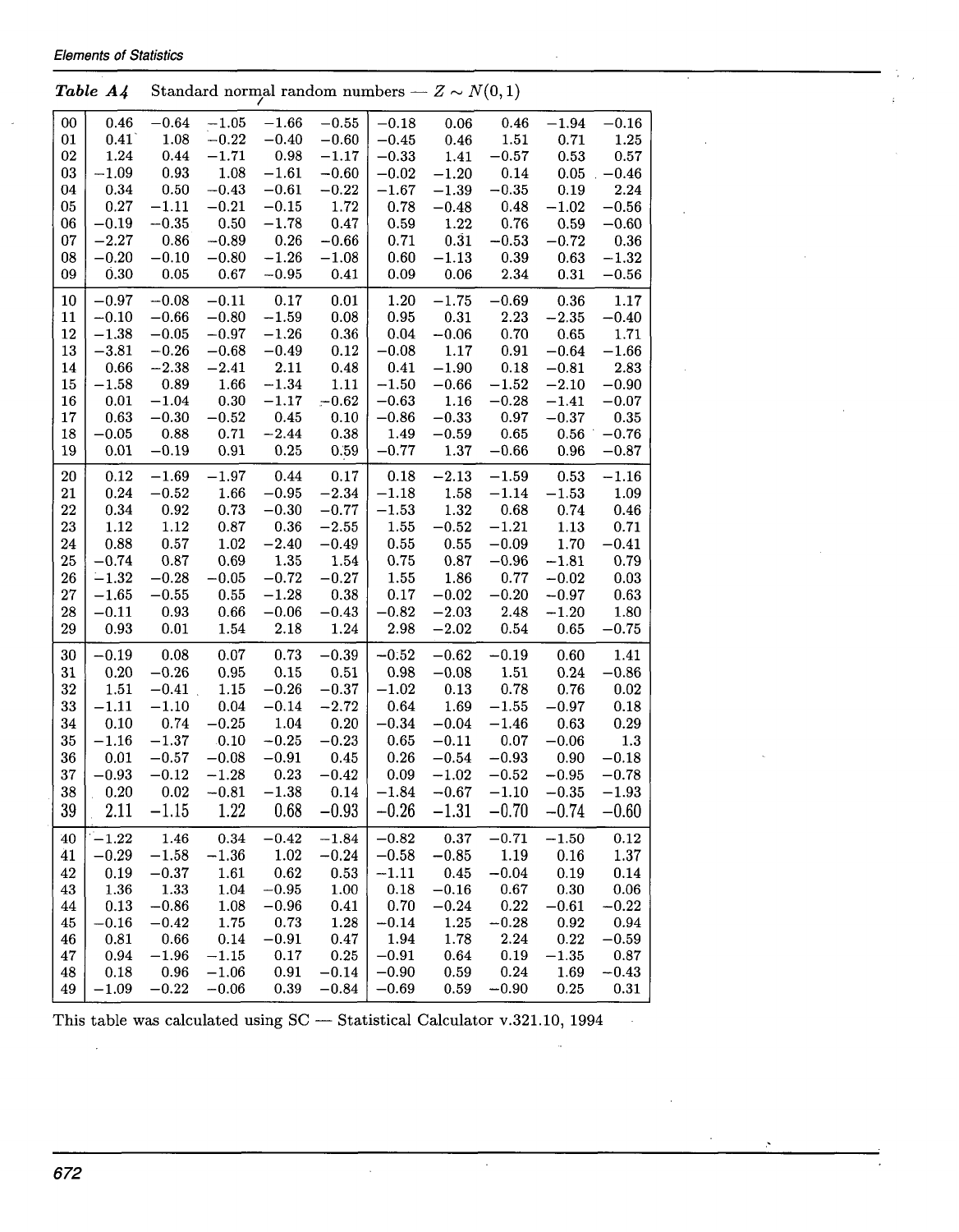**Appendix** 

## Table A5  $t$ -quantiles

| df                      | 0.90                                                                       | 0.95           | 0.975          | 0.99           | 0.995 | 0.999 |  |  |  |  |  |
|-------------------------|----------------------------------------------------------------------------|----------------|----------------|----------------|-------|-------|--|--|--|--|--|
| $\mathbf{1}$            | 3.078                                                                      | 6.314          | 12.71          | 31.82          | 63.66 | 318.3 |  |  |  |  |  |
| $\boldsymbol{2}$        | 1.886                                                                      | 2.920          | 4.303          | 6.965          | 9.925 | 22.33 |  |  |  |  |  |
| 3                       | 1.638                                                                      | 2.353          | 3.182          | 4.541          | 5.841 | 10.21 |  |  |  |  |  |
| $\overline{\mathbf{4}}$ | 1.533                                                                      | 2.132          | 2.776          | 3.747          | 4.604 | 7.173 |  |  |  |  |  |
| $\bf 5$                 | 1.476                                                                      | 2.015          | 2.571          | 3.365          | 4.032 | 5.893 |  |  |  |  |  |
| 6                       | 1.440                                                                      | 1.943          | 2.447          | 3.143          | 3.707 | 5.208 |  |  |  |  |  |
| $\overline{7}$          | 1.415                                                                      | 1.895          | 2.365          | 2.998          | 3.499 | 4.785 |  |  |  |  |  |
| 8                       | 1.397                                                                      | 1.860          | 2.306          | 2.896          | 3.355 | 4.501 |  |  |  |  |  |
| 9                       | 1.383                                                                      | 1.833          | 2.262          | 2.821          | 3.250 | 4.297 |  |  |  |  |  |
| $10\,$                  | 1.372                                                                      | 1.812          | 2.228          | 2.764          | 3.169 | 4.144 |  |  |  |  |  |
| 11                      | 1.363                                                                      | 1.796          | 2.201          | 2.718          | 3.106 | 4.025 |  |  |  |  |  |
| 12                      | 1.356                                                                      | 1.782          | 2.179          | 2.681          | 3.055 | 3.930 |  |  |  |  |  |
| 13                      | 1.350                                                                      | 1.771          | 2.160          | 2.650          | 3.012 | 3.852 |  |  |  |  |  |
| 14                      | 1.345                                                                      | 1.761          | $2.145\,$      | 2.624          | 2.977 | 3.787 |  |  |  |  |  |
| 15                      | 1.341                                                                      | 1.753          | 2.131          | 2.602          | 2.947 | 3.733 |  |  |  |  |  |
| 16                      | 1.337                                                                      | 1.746          | 2.120          | 2.583          | 2.921 | 3.686 |  |  |  |  |  |
| 17                      | 1.333                                                                      | 1.740          | 2.110          | 2.567          | 2.898 | 3.646 |  |  |  |  |  |
| 18                      | 1.330                                                                      | 1.734          | 2.101          | 2.552          | 2.878 | 3.610 |  |  |  |  |  |
| 19                      | 1.328                                                                      | 1.729          | 2.093          | 2.539          | 2.861 | 3.579 |  |  |  |  |  |
| $20\,$                  | 1.325                                                                      | 1.725          | 2.086          | 2.528          | 2.845 | 3.552 |  |  |  |  |  |
| 21                      | 1.323                                                                      | 1.721          | 2.080          | 2.518          | 2.831 | 3.527 |  |  |  |  |  |
| 22                      | 1.321                                                                      | 1.717          | 2.074          | 2.508          | 2.819 | 3.505 |  |  |  |  |  |
| 23                      | 1.319                                                                      | 1.714          | 2.069          | 2.500          | 2.807 | 3.485 |  |  |  |  |  |
|                         | 1.318                                                                      |                |                |                | 2.797 | 3.467 |  |  |  |  |  |
| 24<br>25                | 1.316                                                                      | 1.711<br>1.708 | 2.064<br>2.060 | 2.492<br>2.485 | 2.787 | 3.450 |  |  |  |  |  |
|                         |                                                                            |                |                | 2.479          | 2.779 | 3.435 |  |  |  |  |  |
| 26                      | 1.315                                                                      | 1.706          | 2.056          |                |       |       |  |  |  |  |  |
| 27                      | 1.314                                                                      | 1.703          | 2.052          | 2.473          | 2.771 | 3.421 |  |  |  |  |  |
| 28                      | 1.313                                                                      | 1.701          | 2.048          | 2.467          | 2.763 | 3.408 |  |  |  |  |  |
| 29                      | 1.311                                                                      | 1.699          | 2.045          | 2.462          | 2.756 | 3.396 |  |  |  |  |  |
| 30                      | 1.310                                                                      | 1.697          | 2.042          | 2.457<br>2.453 | 2.750 | 3.385 |  |  |  |  |  |
| 31                      | 1.309                                                                      | 1.696          | 2.040          |                | 2.744 | 3.375 |  |  |  |  |  |
| 32                      | 1.309                                                                      | 1.694          | 2.037          | 2.449          | 2.738 | 3.365 |  |  |  |  |  |
| 33                      | 1.308                                                                      | 1.692          | 2.035          | 2.445          | 2.733 | 3.356 |  |  |  |  |  |
| 34                      | 1.307                                                                      | 1.691          | 2.032          | 2.441          | 2.728 | 3.348 |  |  |  |  |  |
| 35                      | 1.306                                                                      | 1.690          | 2.030          | 2.438          | 2.724 | 3.340 |  |  |  |  |  |
| 36                      | 1.306                                                                      | 1.688          | 2.028          | 2.434          | 2.719 | 3.333 |  |  |  |  |  |
| 37                      | 1.305                                                                      | 1.687          | 2.026          | 2.431          | 2.715 | 3.326 |  |  |  |  |  |
| 38                      | 1.304                                                                      | 1.686          | 2.024          | 2.429          | 2.712 | 3.319 |  |  |  |  |  |
| 39                      | 1.304                                                                      | 1.685          | 2.023          | 2.426          | 2.708 | 3.313 |  |  |  |  |  |
| 40                      | 1.303                                                                      | 1.684          | 2.021          | 2.423          | 2.704 | 3.307 |  |  |  |  |  |
| 45                      | 1.301                                                                      | 1.679          | 2.014          | 2.412          | 2.690 | 3.281 |  |  |  |  |  |
| 50                      | 1.299                                                                      | 1.676          | 2.009          | 2.403          | 2.678 | 3.261 |  |  |  |  |  |
| 55                      | 1.297                                                                      | 1.673          | 2.004          | 2.396          | 2.668 | 3.245 |  |  |  |  |  |
| 60                      | 1.296                                                                      | 1.671          | 2.000          | 2.390          | 2.660 | 3.232 |  |  |  |  |  |
| 65                      | 1.295                                                                      | 1.669          | 1.997          | 2.385          | 2.654 | 3.220 |  |  |  |  |  |
| 70                      | 1.294                                                                      | 1.667          | 1.994          | 2.381          | 2.648 | 3.211 |  |  |  |  |  |
| 75                      | 1.293                                                                      | 1.665          | 1.992          | 2.377          | 2.643 | 3.202 |  |  |  |  |  |
| 80                      | 1.292                                                                      | 1.664          | 1.990          | 2.374          | 2.639 | 3.195 |  |  |  |  |  |
| 85                      | 1.292                                                                      | 1.663          | 1.988          | 2.371          | 2.635 | 3.189 |  |  |  |  |  |
| 90                      | 1.291                                                                      | 1.662          | 1.987          | 2.368          | 2.632 | 3.183 |  |  |  |  |  |
| 100                     | 1.290                                                                      | 1.660          | 1.984          | 2.364          | 2.626 | 3.174 |  |  |  |  |  |
|                         | This table was calculated using SC - Statistical Calculator v.321.10, 1994 |                |                |                |       |       |  |  |  |  |  |

 $\bar{\mathcal{A}}$